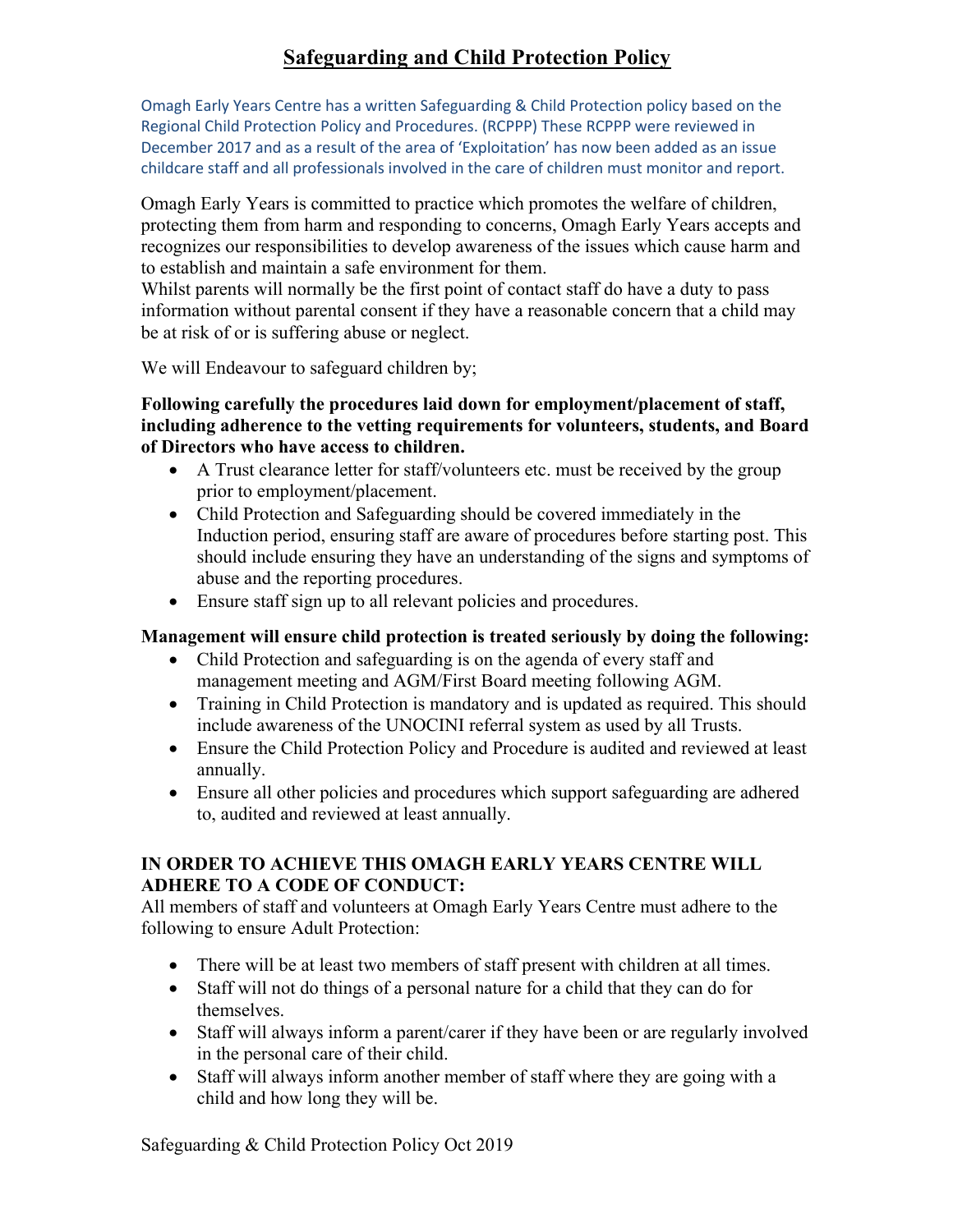• Whilst changing children there will be no locked doors, this is to safeguard the staff and the children.

#### **PROCEDURES FOR RESPONDING TO CONCERNS**

If any staff member, parent, student or volunteer has any concerns about any of the children within Omagh Early Years Centre being neglected, physically, emotionally or sexually abused, this should be reported to;

#### **SEE FLOW CHART (Appendix 1)**

The Room Leaders/Managers should be in the position to sensitively approach parents/carers concerning any changes in behaviour or unexplained bruises/marks which have been observed on any child.

Following the raising of concern, observations and records will be kept on the individual child.

These records will include name and age of child, time and date of observation, factual description of what was observed stating the exact words spoken by the child (if any) and the signature of the recorder.

**The person whom the child made the disclosure to or who had conversations with the child** will inform the Designated Child Protection Officer, Centre Manager, Ciara McKenna. The DCPO may seek further advice and guidance from the Early Years Team, however this step will not delay a referral being made to the Gateway Team on 02871314090. The Designated Child Protection Officer is available during the hours of service provision for contact and consultation with staff and to offer instruction, advice and support to staff. If the DCPO, cannot be reached the Deputy Child Protection Officer, Fiona McGrenaghan, will seek guidance from Social Services or Gateway. The Designated Child Protection Officer will make a referral to Gateway if necessary and will inform the Board of Directors of Omagh Early Years Centre.

These records will be kept in a separate file locked in the filing cabinet and will not be accessible to any people in Omagh early Years Centre except designated persons.

| Designated Child Protection Officer | Ciara McKenna     |
|-------------------------------------|-------------------|
| Deputy Child Protection Officer     | Fiona McGrenaghan |
| Centre Manager                      | Ciara McKenna     |
| Services Manager (maternity Cover)  | Fiona McGrenaghan |

Other staff who are trained in Designated Child Protection and who you can speak to if no-one else is available include: Stephanie Coulter, Claire McSharry and Kerri Ann Collins.

#### *Information will be shared on a need to know basis*

#### **PROCEDURES FOR REPORTING ABUSE**

Safeguarding & Child Protection Policy Oct 2019 Following observation and record keeping if there continues to be a reason for concern after consultation with Staff the Managers will contact the appropriate staff from western Health and Social Care Trust Gateway Team and discuss their concerns with them prior to putting them in writing. At this stage all records must be made available to the Trust and confidentiality cannot be guarded. The Centre Manager must inform the Chairperson of the Board in confidence, without mentioning the child's name. Parents of the child must be informed if the case is referred to the Western Health and Social Care Trust.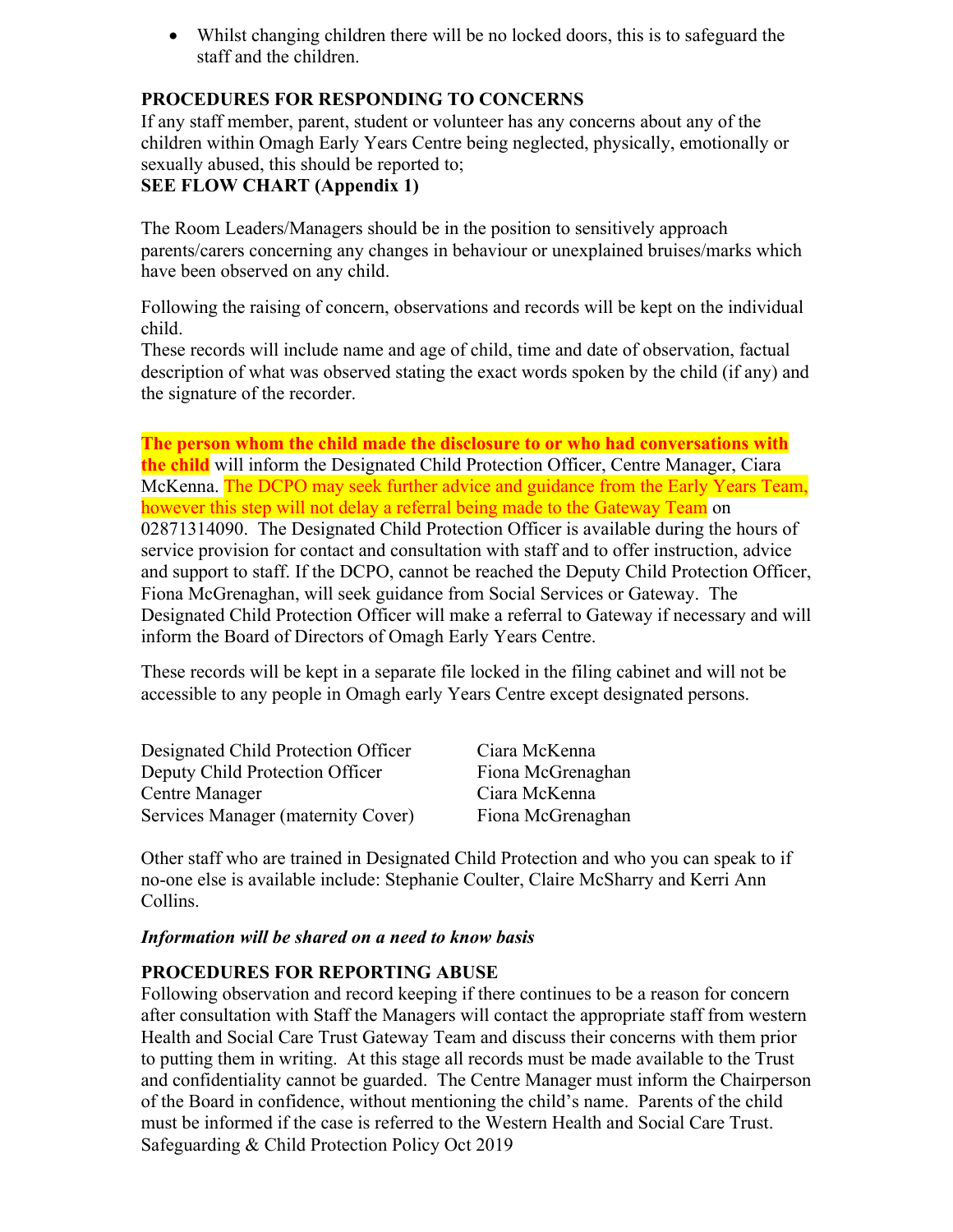Early Years Social Services will be made aware of any concerns or referrals.

#### **UNOCINI Referral System**:

Ciara McKenna, Centre Manager has completed training to enable Omagh Early Years Centre to use the UNOCINI referral system, Understanding the Needs of Children in Northern Ireland.

#### **SHARING INFORMATION ABOUT CHILD PROTECTION AND GOOD PRACTICE WITH CHILDREN, PARENTS, STAFF, BOARD OF DIRECTORS, VOLUNTEERS AND STUDENTS.**

Omagh Early Years Centre will take every step in its power to build up trusting and supportive relationships between families and staff in all areas where abuse is suspected. Omagh Early Years Centre will continue to welcome the child and the family, while investigations proceed.

Care and safety of the child must always be paramount. Omagh Early Years Centre will do all in its power to support and work with the child's family.

OEYC will give parents copies of relevant policies including Child Protection Policy, Procedure and Code of Conduct/Practice.

OEYC will ensure parents/carers sign to show they have received relevant policies.

#### STAFF HAVE A PROFESSIONAL RESPONSIBILITY TO PASS ON ANY CONCERN ABOUT A CHILDS WELLBEING IN ACCORDANCE WITH THE REGIONAL CHILD PROTECTION POLICY AND PROCEDURES. See reporting concerns flow chart, Appendix 1

Other Key Policies

- Collection of Children Policy
- Confidentiality Policy
- Whistle blowing Policy
- Intimate /Personal Care
- E safety, networking and mobile phones policy
- Policy on CCTV
- Anti Bullying Policy
- Allegations against staff policy
- Complaints Policy
- Multi Media Policy
- Understanding Children's feelings and behaviours Promoting Positive Behaviour.

This policy was agreed and signed by:

| <b>Board Member</b> | Date |
|---------------------|------|
| Centre Manager      | Date |
| Services Manager    | Date |
|                     |      |

Safeguarding & Child Protection Policy Oct 2019